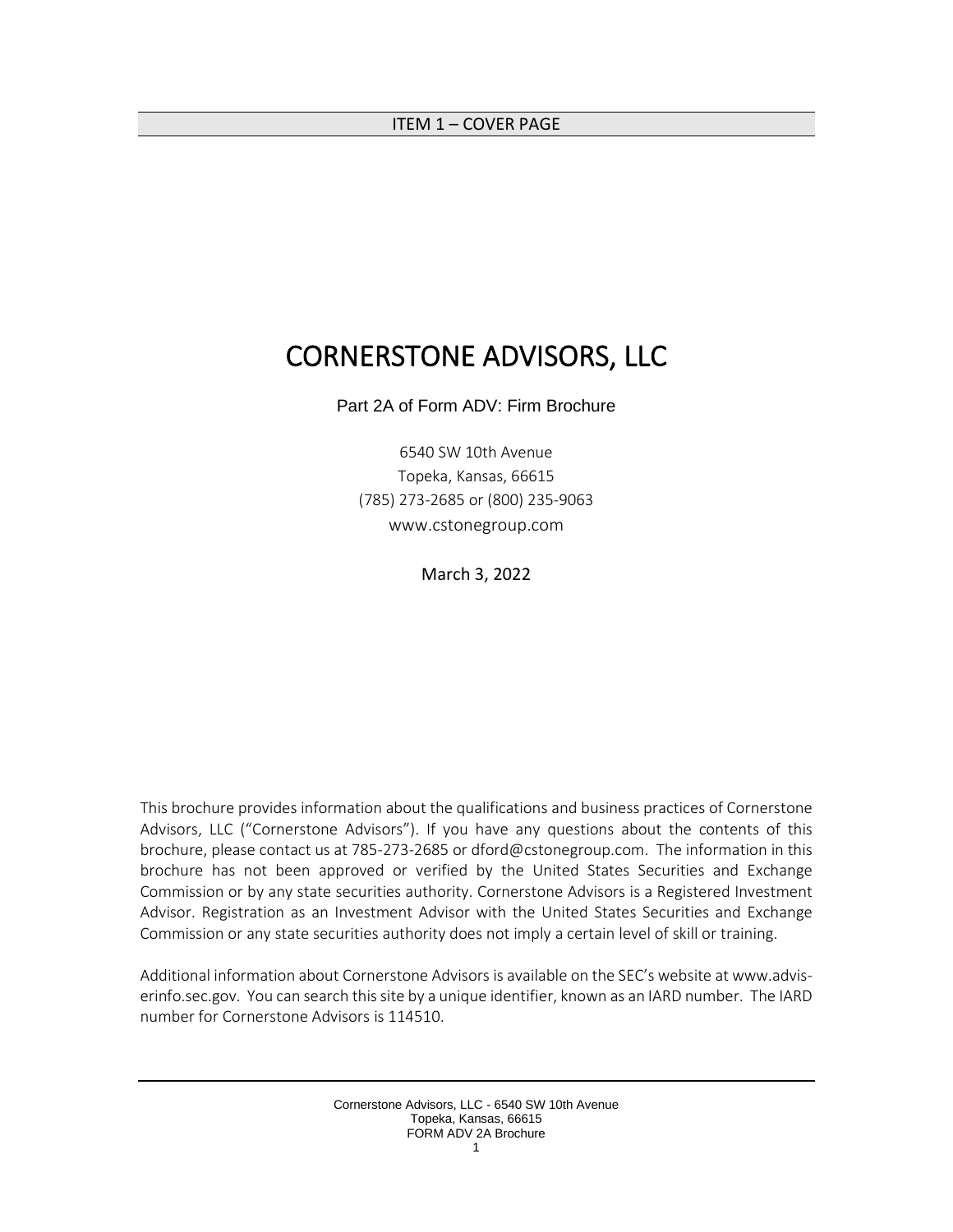### ITEM 2 – MATERIAL CHANGES

<span id="page-1-0"></span>This section of the Brochure will address only those "material changes" that have been incorporated since our last delivery or posting of this document on the SEC's public disclosure website (IAPD) [www.adviserinfo.sec.gov.](http://www.adviserinfo.sec.gov/)

There is the following material change since our last annual filing on March 12, 2021.

Item 4 – Advisory Services. Mark Bucholtz and Jeff Sorensen are minority owners.

If you would like another copy of this Brochure, please download it from the SEC Website as indicated above or you may contact our Chief Compliance Officer, Danyse Ford at 785-273-2685 or dford@cstonegroup.com.

We encourage you to read this document in its entirety.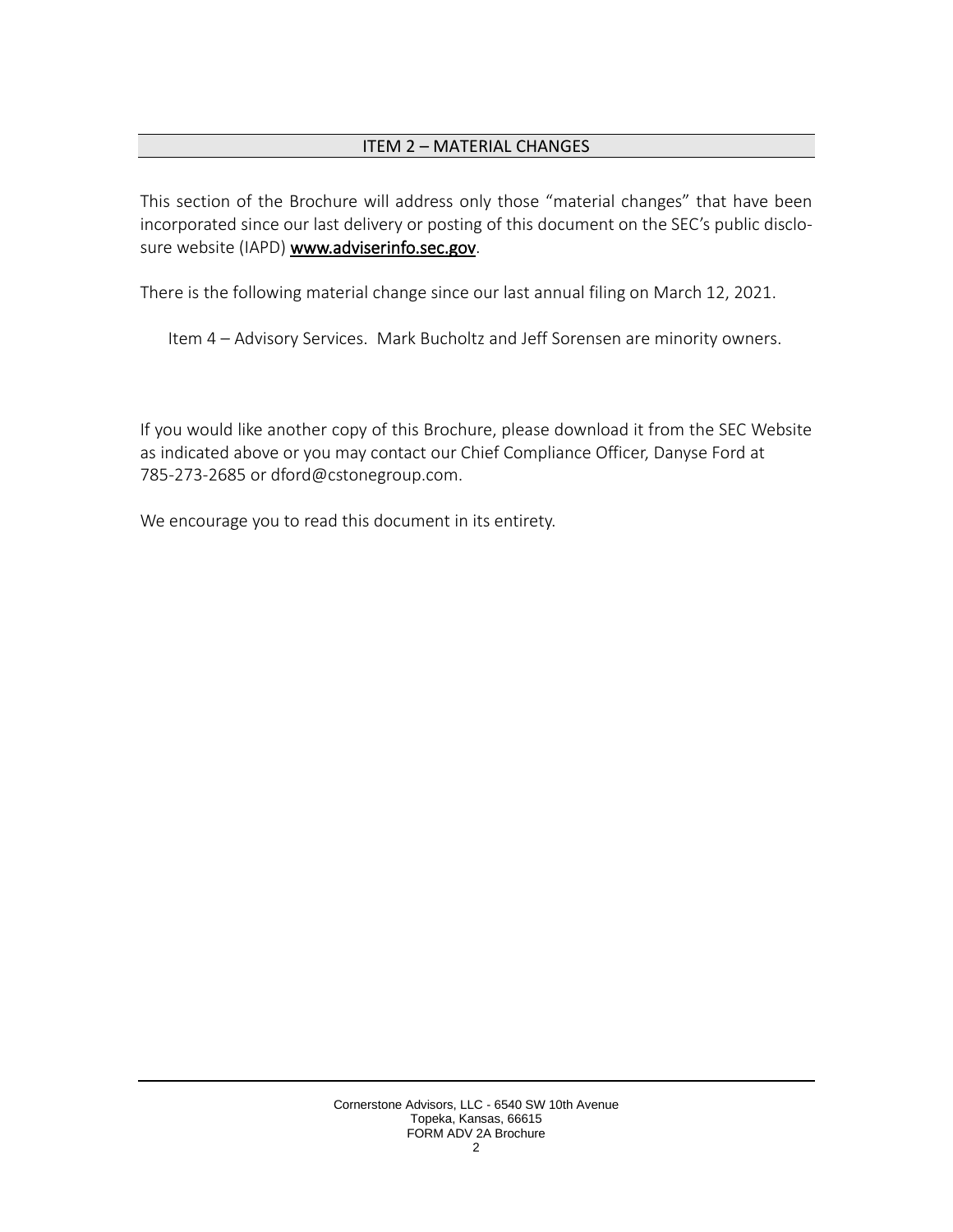<span id="page-2-0"></span>

| <b>ITEM 3 - TABLE OF CONTENTS</b>                                                                                                                                                                                              |                |
|--------------------------------------------------------------------------------------------------------------------------------------------------------------------------------------------------------------------------------|----------------|
| $\frac{1}{2}$                                                                                                                                                                                                                  |                |
|                                                                                                                                                                                                                                |                |
| ITEM 3 - TABLE OF CONTENTS 3                                                                                                                                                                                                   |                |
|                                                                                                                                                                                                                                | $\overline{4}$ |
|                                                                                                                                                                                                                                | <u>8</u>       |
| ITEM 6 - PERFORMANCE BASED FEES AND SIDE-BY-SIDE MANAGEMENT_______________________11                                                                                                                                           |                |
|                                                                                                                                                                                                                                | <u>11</u>      |
| ITEM 8 - METHODS OF ANALYSIS, INVESTMENT STRATEGIES AND RISK OF LOSS____________                                                                                                                                               | 12             |
| ITEM 9 - DISCIPLINARY INFORMATION NATION AND RELEASED AND RELEASED AND RELEASED AND RELEASED AT A RELEASED AND RELEASED AT A RELEASED AND RELEASED AT A RELEASED AND RELEASED AT A RELEASED AND RELEASED AT A RELEASED AND REL | <u>15</u>      |
| ITEM 10 - OTHER FINANCIAL INDUSTRY ACTIVITIES AND AFFILIATIONS MANUSCREE AND ASSESSMENT RESERVED TO A 15                                                                                                                       |                |
| ITEM 11 - CODE OF ETHICS PARTICIPATION OR INTEREST IN CLIENT TRANSACTIONS AND                                                                                                                                                  | <u>16</u>      |
|                                                                                                                                                                                                                                | <u>17</u>      |
| ITEM 13 - REVIEW OF ACCOUNTS <b>ACCOUNTS EXAMPLE ACCOUNTS EXAMPLE ACCOUNTS EXAMPLE ACCOUNTS EXAMPLE ACCOUNTS</b>                                                                                                               | 19             |
| ITEM 14 - CLIENT REFERRALS AND OTHER COMPENSATION                                                                                                                                                                              | 19             |
|                                                                                                                                                                                                                                | <u>19</u>      |
| ITEM 16 - INVESTMENT DISCRETION                                                                                                                                                                                                | 20             |
| ITEM 17 - VOTING YOUR SECURITIES <b>And ITEM CONTROL</b>                                                                                                                                                                       | 21             |
| ITEM 18 - FINANCIAL INFORMATION                                                                                                                                                                                                | 21             |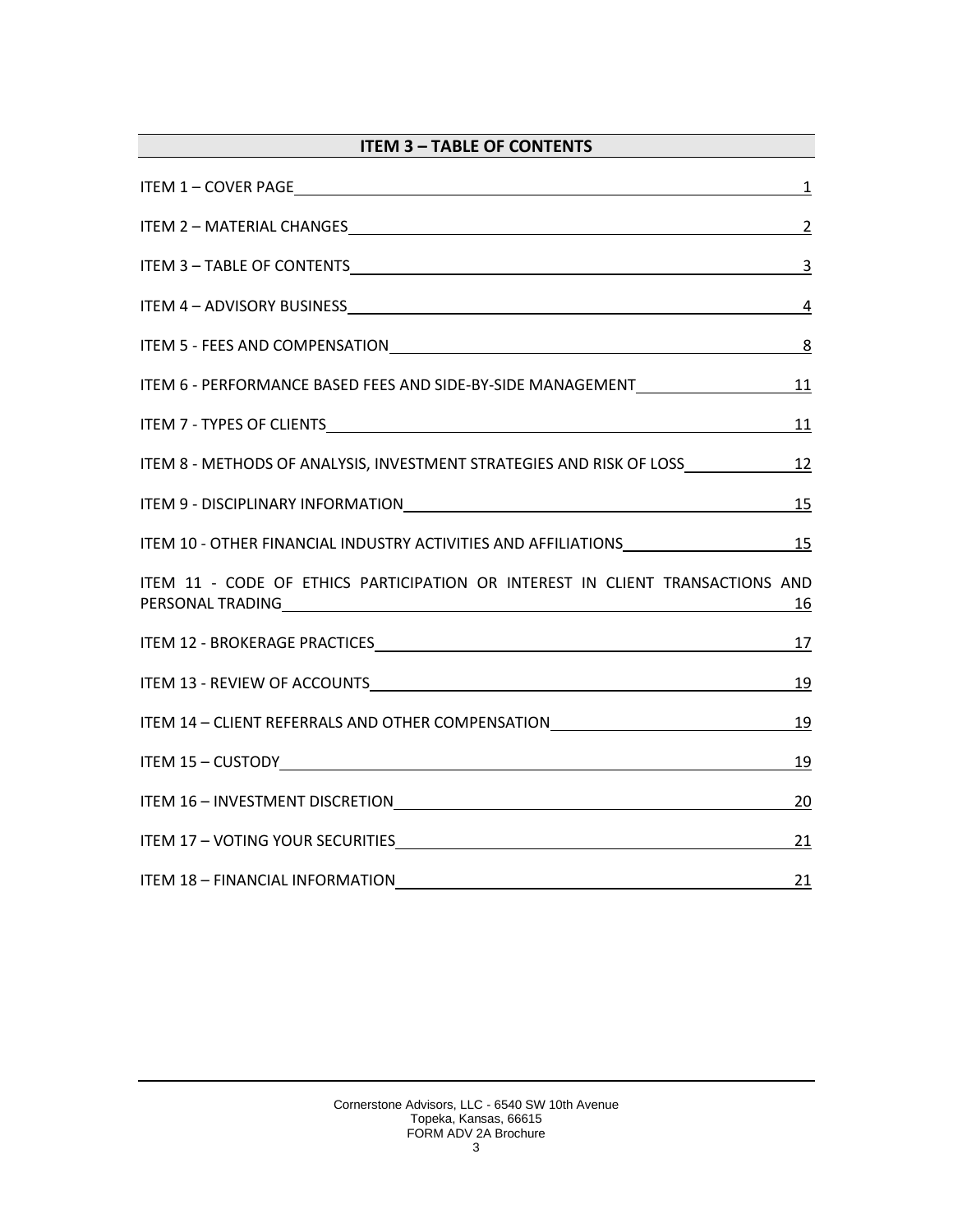#### **ITEM 4 – ADVISORY BUSINESS**

<span id="page-3-0"></span>This Disclosure document is being offered to you by Cornerstone Advisors, LLC ("Cornerstone Advisors" or "Firm") about the investment advisory services we provide. It discloses information about our services and the way those services are made available to you, the client.

We are an SEC registered investment management firm located in Topeka, Kansas. We specialize in investment advisory services for individuals, high net worth individuals, corporations, charitable organizations, trusts and estates. While the founder, Donald G. Schwart, has provided professional investment advice since 1966, Cornerstone Advisors was established in 2000 as a registered investment advisor. Cornerstone Advisors began actively managing accounts on a fee basis in late 2002. The majority owner is Donald Schwart. Minority owners are Mark Bucholtz and Jeff Sorensen.

We are committed to helping clients build, manage, and preserve their wealth, and to provide assistance that helps clients to achieve their stated financial goals. We will offer an initial complimentary meeting upon our discretion; however, investment advisory services are initiated only after you and Cornerstone Advisors execute an Investment Management Agreement.

#### Investment Management Services

We manage advisory accounts on a discretionary or non-discretionary basis. Once we have determined a profile and investment plan with a client, we will execute the day-to-day transactions without seeking prior client consent. For those clients who have given us discretionary authority, besides day-to-day transactions, we will also execute trades without seeking prior client consent. Account supervision is guided by the profile and investment plan of the client. We may accept accounts with certain restrictions if circumstances warrant. We primarily allocate client assets among various mutual funds and Exchanged Traded Funds ("ETFs") in accordance with their stated investment objectives. As appropriate, we may recommend non-traded REITS, structured notes, or other alternative investments for some qualified clients. We may also accommodate client requests for purchase of specific equities. All of which are considered asset allocation categories for the client's investment strategy.

During personal discussions with clients, we determine the client's objectives, time horizons, risk tolerance and liquidity needs. As appropriate, we also review a client's prior investment history, as well as family composition and background. Based on client needs, we develop a client's personal profile and investment plan. We then create and manage the client's investments based on that profile and plan. It is the client's obligation to notify us immediately if circumstances have changed with respect to their goals.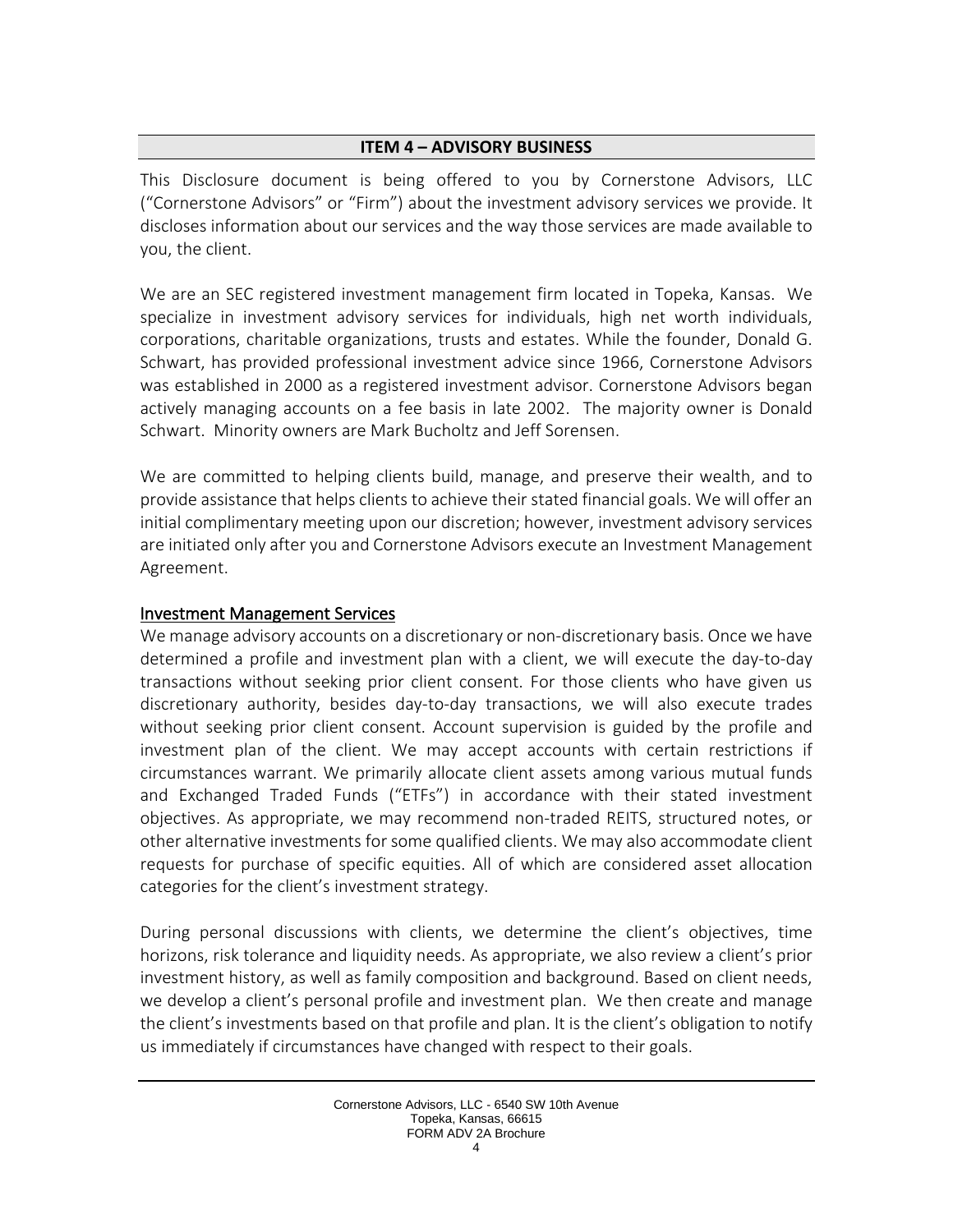Once we have determined the appropriate strategy for you and your family and executed the strategy, we will provide ongoing investment review and management services. This approach requires us to periodically review your portfolio.

With our discretionary relationships, we will make changes to the portfolio, as we deem appropriate, to meet your financial objectives. We trade these portfolios based on the combination of our market views and your objectives. We tailor our advisory services to meet the needs of our clients and seek to ensure that your portfolio is managed in a manner consistent with those needs and objectives. You will have the ability to leave standing instructions with us to refrain from investing in particular industries or invest in limited amounts of particular securities.

Where appropriate, we provide advice about concentrated stock positions already held in client portfolios. Clients can engage us to advise them on certain investment products that are not maintained at their primary Custodian, such as annuity contracts and assets held in employer-sponsored retirement plans and qualified tuition plans (i.e., 529 plans).

You are advised and are expected to understand that our past performance is not a guarantee of future results. Certain market and economic risks exist that adversely affect an account's performance. This could result in capital losses in your account.

### Financial Planning

We work with all clients to understand their financial objectives. For most clients, our asset management fee includes the cost of financial planning. If more complex planning is needed, Cornerstone Advisors may charge separate fees under a Financial Planning Agreement for the preparation of a formal financial plan. Through the financial planning process, our team strives to engage our clients in conversations around the family's goals, objectives, priorities, vision, and legacy – both for the near term as well as for future generations. With the unique goals and circumstances of each family in mind, we may offer financial planning ideas and strategies to address the client's holistic financial picture, including estate, income tax, charitable, cash flow, wealth transfer and family legacy objectives. We partner with our clients' other advisors (CPA, estate attorney, insurance broker, etc.) to ensure a coordinated effort of all parties toward the client's stated goals. Such services include various reports on specific goals and objectives or general investment and/or planning recommendations, guidance to outside assets and periodic updates.

Our specific services in preparing your formal financial plan may include:

• Review and clarification of your financial goals;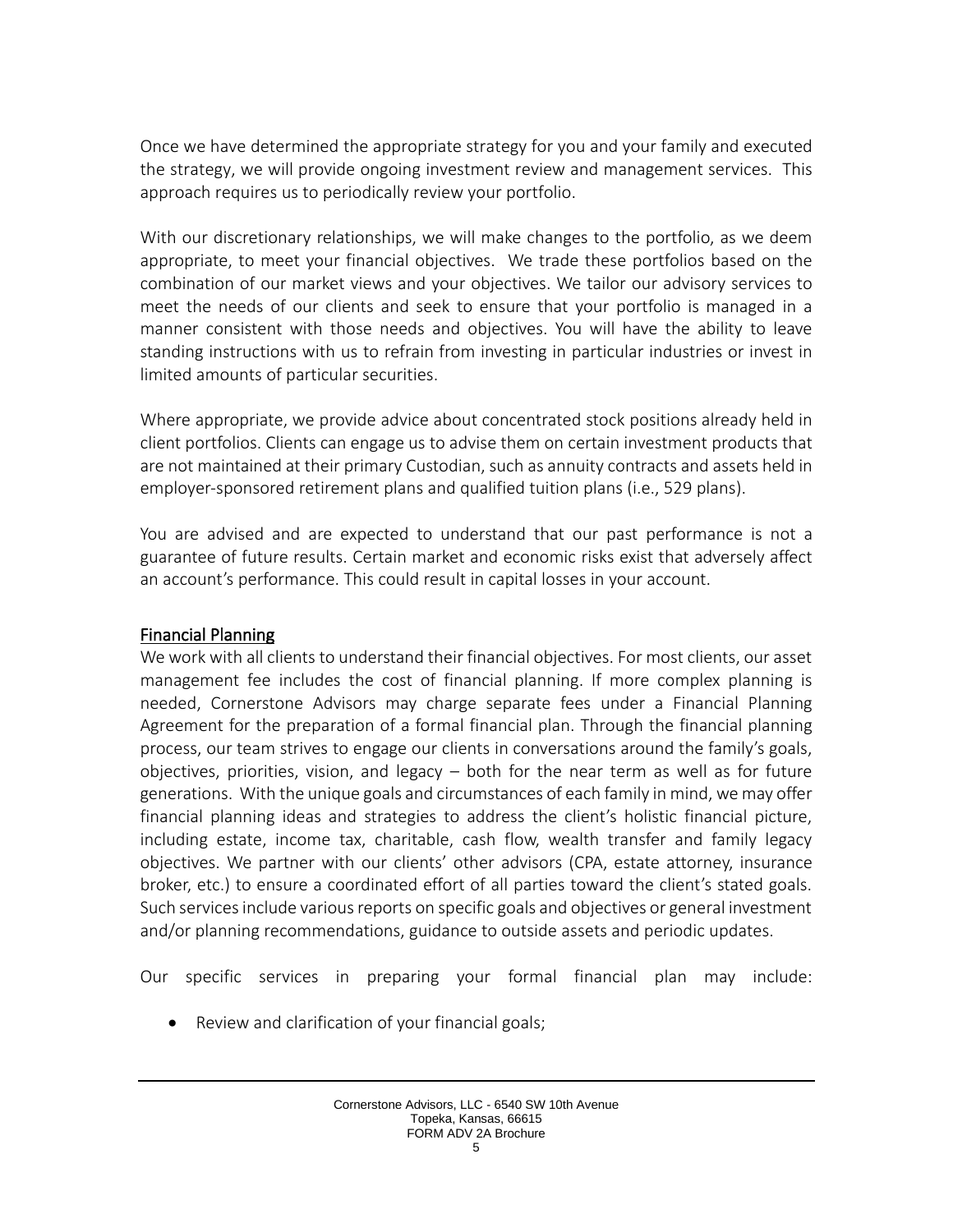- Assessment of your overall financial position including cash flow, balance sheet, investment strategy, risk management and estate planning;
- Creation of a unique plan for each goal you have, including personal and business real estate, education, retirement or financial independence, charitable giving, estate planning, business succession and other personal goals;
- Development of a goal-oriented investment plan, with input from various advisors to our clients around tax suggestions, asset allocation, asset location, expenses, risk and liquidity factors for each goal. This includes IRA and qualified plans, taxable and trust accounts that require special attention.

The recommendations for the financial plan will not be reviewed nor updated, unless requested by the client at which point a new Financial Planning Agreement between Client and Advisor may be executed.

# Referrals to Third Party Money Managers

Our firm may utilize the services of third-party money managers for the management of client accounts. Investment advice and trading of securities will only be offered by or through the chosen third party money managers. Our firm will not offer advice on any specific securities or other investments in connection with this service. Prior to referring clients, our firm will provide initial due diligence on third party money managers and ongoing reviews of their management of client accounts. In order to assist in the selection of a third-party money manager, our firm will gather client information pertaining to financial situation, investment objectives, and reasonable restrictions to be imposed upon the management of the account.

Our firm will periodically review third party money manager reports provided to the client at least annually. Our firm will contact clients from time to time in order to review their financial situation and objectives; communicate information to third party money managers as warranted; and, assist the client in understanding and evaluating the services provided by the third party money manager. Clients will be expected to notify our firm of any changes in their financial situation, investment objectives, or account restrictions that could affect their financial standing.

# Consulting Services

We also provide clients investment advice on a more limited basis on one-or-more isolated areas of concern such as small business consulting, real estate, pension plan consulting, or any other specific topic. Additionally, we provide advice on non-securities matters about the rendering of estate planning, insurance, real estate, and/or annuity advice. All these are rendered under a Consulting Services Agreement.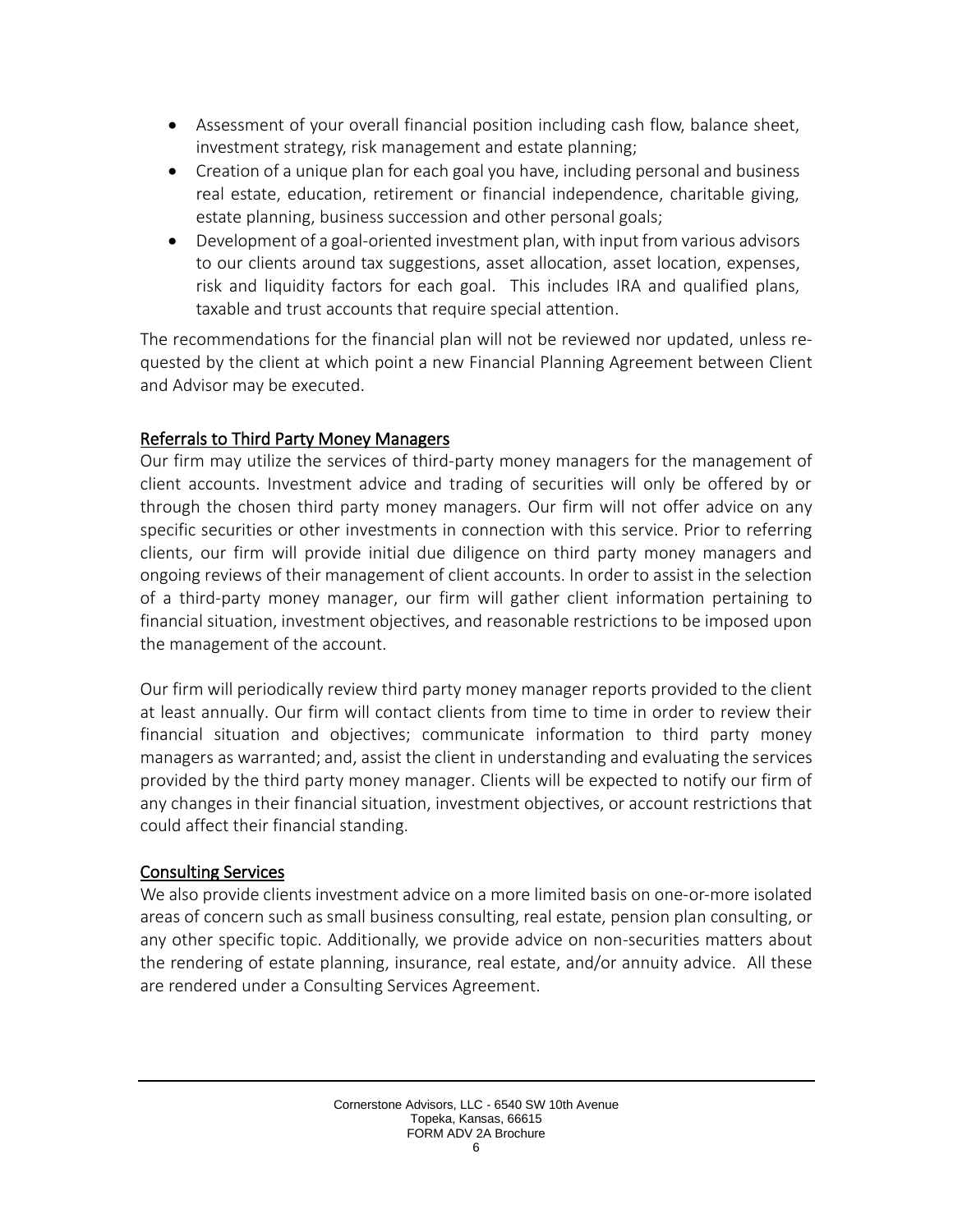In these cases, we may supply recommendations, but you will be required to select your own investment managers, custodian and/or insurance companies for the implementation of consulting recommendations. If your needs include brokerage and/or other financial services, we will recommend the use of one of several investment managers, brokers, banks, custodians, insurance companies or other financial professionals. You must independently evaluate these firms before opening an account or transacting business, and you have the right to effect business through any firm you choose. Also note, you have the right to choose whether to follow the consulting advice that we provide.

### Disclosure Regarding Rollover Recommendations

A client or prospect leaving an employer typically has four options regarding an existing retirement plan (and may engage in a combination of these options): (1) leave the money in the former employer's plan, if permitted, (2) roll over the assets to the new employer's plan, if one is available and rollovers are permitted, (3) rollover to an Individual Retirement Account ("IRA"), or (4) cash out the account value (which could, depending upon the client's age, result in adverse tax consequences). Our Firm may recommend an investor roll over plan assets to an IRA for which our Firm provides investment advisory services. As a result, our Firm and its representatives may earn an asset-based fee. In contrast, a recommendation that a client or prospective client leave their plan assets with their previous employer or roll over the assets to a plan sponsored by a new employer will generally result in no compensation to our Firm. Our Firm, therefore, has an economic incentive to encourage a client to roll plan assets into an IRA that our Firm will manage, which presents a conflict of interest. To mitigate the conflict of interest, there are various factors that our Firm will consider before recommending a rollover, including but not limited to: (i) the investment options available in the plan versus the investment options available in an IRA, (ii) fees and expenses in the plan versus the fees and expenses in an IRA, (iii) the services and responsiveness of the plan's investment professionals versus those of our Firm, (iv) protection of assets from creditors and legal judgments, (v) required minimum distributions and age considerations, and (vi) employer stock tax consequences, if any. All rollover recommendations are reviewed by our Firm's Chief Compliance Officer and remains available to address any questions that a client or prospective client has regarding the oversight.

We are fiduciaries under the Investment Advisers Act of 1940 and when we provide investment advice to you regarding your retirement plan account or individual retirement account, we are also fiduciaries within the meaning of Title I of the Employee Retirement Income Security Act and/or the Internal Revenue Code, as applicable, which are laws governing retirement accounts. We have to act in your best interest and not put our interest ahead of yours. At the same time, the way we make money creates some conflicts with your interests.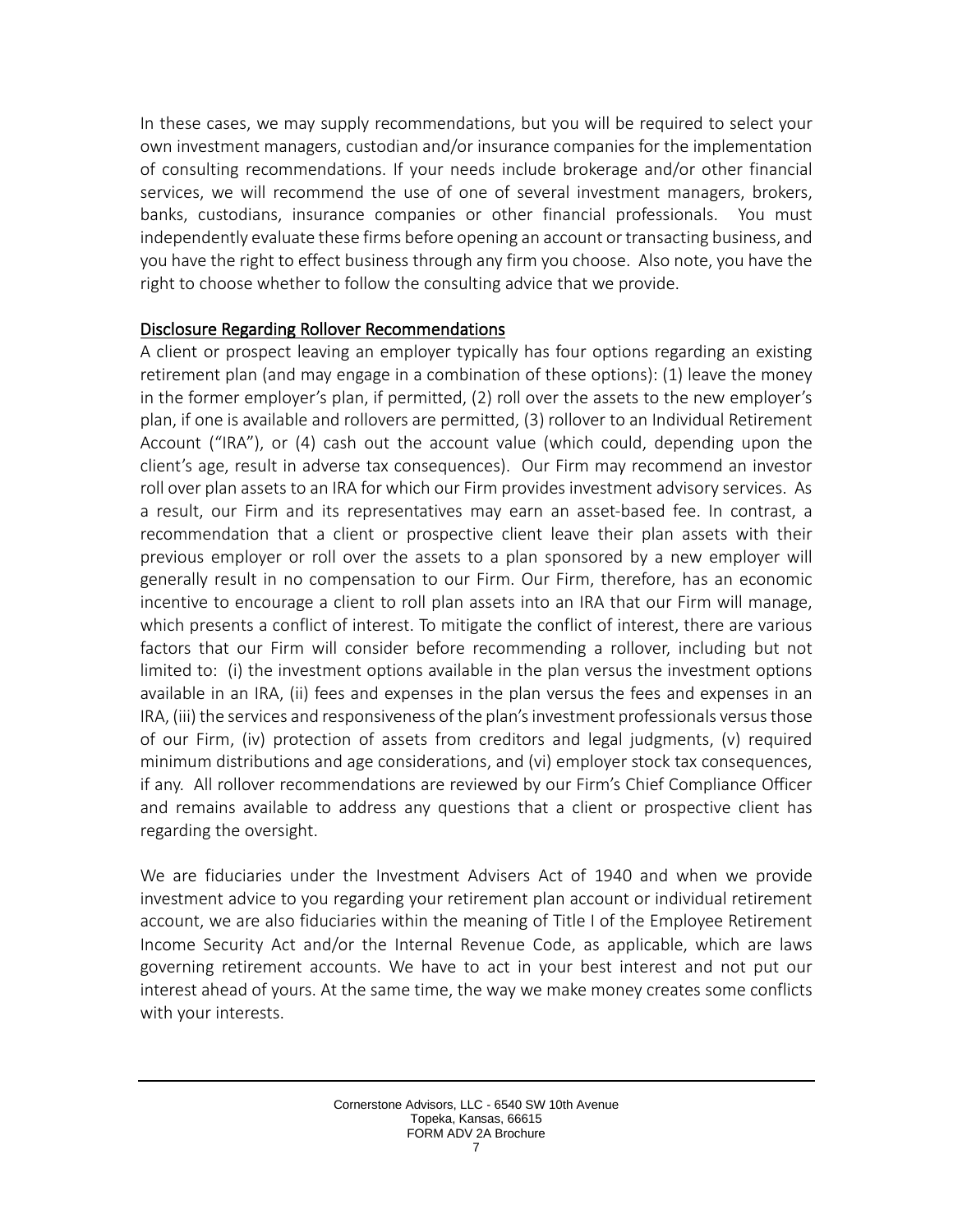### Wrap Fee Program

We do not sponsor a Wrap Fee Program. Cornerstone Advisors participates in wrap fee programs only by introducing clients to such programs hosted by a third-party money manager.

### Assets

As of December 31, 2021, Cornerstone Advisors manages a total of \$225,729,500 in regulatory assets under management. Our firm manages \$191,079,283 in discretionary assets and \$34,650,217 in non-discretionary assets.

### **ITEM 5 - FEES AND COMPENSATION**

### <span id="page-7-0"></span>Investment Management Fees and Compensation

Our Firm charges a fee as compensation for providing Investment Management services on your account. These services include advisory services, trade execution, investment supervision, and other account-maintenance activities. Our Custodians may charge additional fees such as transaction costs, custodial fees, redemption fees, retirement plan and administrative fees or commissions. See Additional Fees and Expenses below for more details.

The fees for Investment Management are based on an annual percentage of assets under management and are applied to the household asset value on a pro-rata basis and billed quarterly in arrears. The initial fee will be based upon the market value of the portfolio on the last business day of the partial quarter, prorated based on the number of days when the Account(s) first received funds or securities during the quarter. Thereafter, the fee shall be based on the account value on the last business day of the preceding calendar quarter. The value will be determined as reported by the Custodian. Fees are assessed on all assets under management, including securities, cash and money market balances. Margin account balances are not included in the fee billing.

Our maximum investment advisory fees as a percentage of assets under management is 1.25%. The specific advisory fees are set forth in your Investment Management Agreement.

We may negotiate a lower advisory fee. Fees may vary based on the size of the account, complexity of the portfolio, extent of activity in the account or other reasons agreed upon by us and you as the client.

Unless otherwise instructed by the Client, we will aggregate related client accounts for the purposes of determining the account size and annualized fee. The common practice is often referred to as "householding" portfolios for fee purposes and may result in lower fees than if fees were calculated on portfolios separately. Our method of householding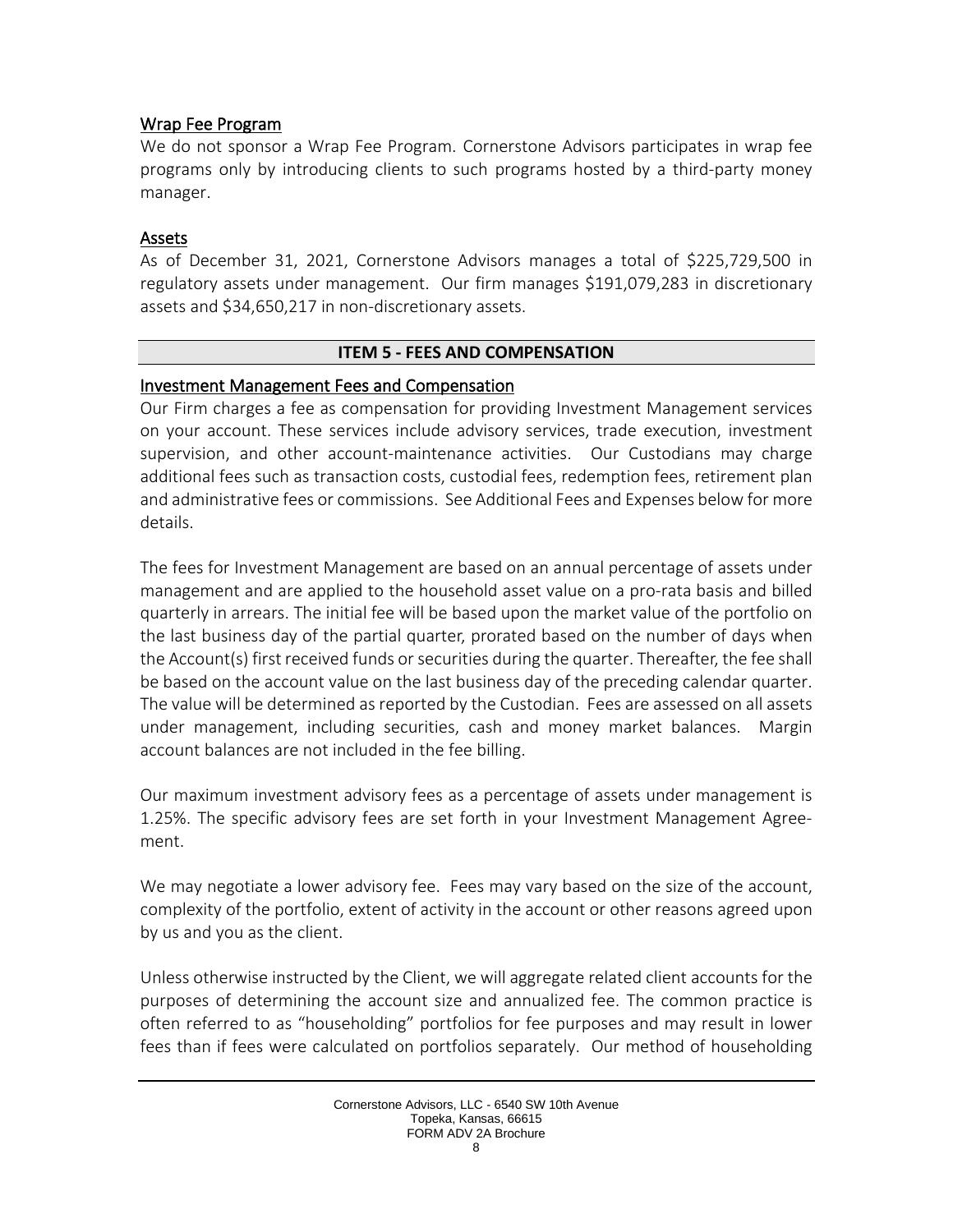accounts for fee purposes looks at the overall family dynamic and relationship. When applicable and noted in the Investment Management Agreement, concentrated stock positions may also be excluded from the fee calculation.

The independent qualified Custodian holding your funds and securities will debit your account directly for the advisory fee and pay that fee to us. You will provide written authorization permitting the fees to be paid directly from your account held by the qualified Custodian. The qualified Custodian agrees to deliver an account statement to you on at least a quarterly basis indicating all the amounts deducted from the account including our advisory fees. You may pay the advisory fees directly to our Firm by check. If you choose this method of payment, it will be noted in the Investment Management Agreement and fees are to be paid within 30 days of Client's receipt of an invoice from Advisor.

Either Cornerstone Advisors or you may terminate the Investment Management Agreement immediately upon written notice to the other party. The management fee will be pro-rated to the date of termination for the quarter in which the cancellation notice was given and the earned fee charged to your account as indicated in your Agreement. Upon termination, you are responsible for monitoring the securities in your account, and we will have no further obligation to act or advise with respect to those assets. In the event of client's death or disability, our Firm will continue management of the account until we are notified of client's death or disability and given alternative instructions by an authorized party.

### Financial Planning Fees

We will negotiate the planning fees with you. Fees may vary based on the extent and complexity of your individual or family circumstances and the amount of your assets under our management. Our fee will be agreed upon in advance of services being performed. The fee will be determined based on factors including the complexity of your financial situation and agreed upon deliverables. Hourly fees for financial plans range from \$150 to \$300. A good faith estimate of the total cost will be provided. Fees are negotiable, and the final fee schedule and method of payment will be disclosed in the Financial Planning Agreement. Fees are paid in arrears upon Client's receipt of the written recommendations. Because fees are charged in arrears, no refund is necessary. Clients may terminate their contracts without penalty or fee within five business days of signing the Financial Planning Agreement.

Typically, we complete a plan within a month and will present it to you within 90 days of the contract date, if you have provided us all information needed to prepare the financial plan. Fees are billed and payable at the time the financial plan is delivered to you.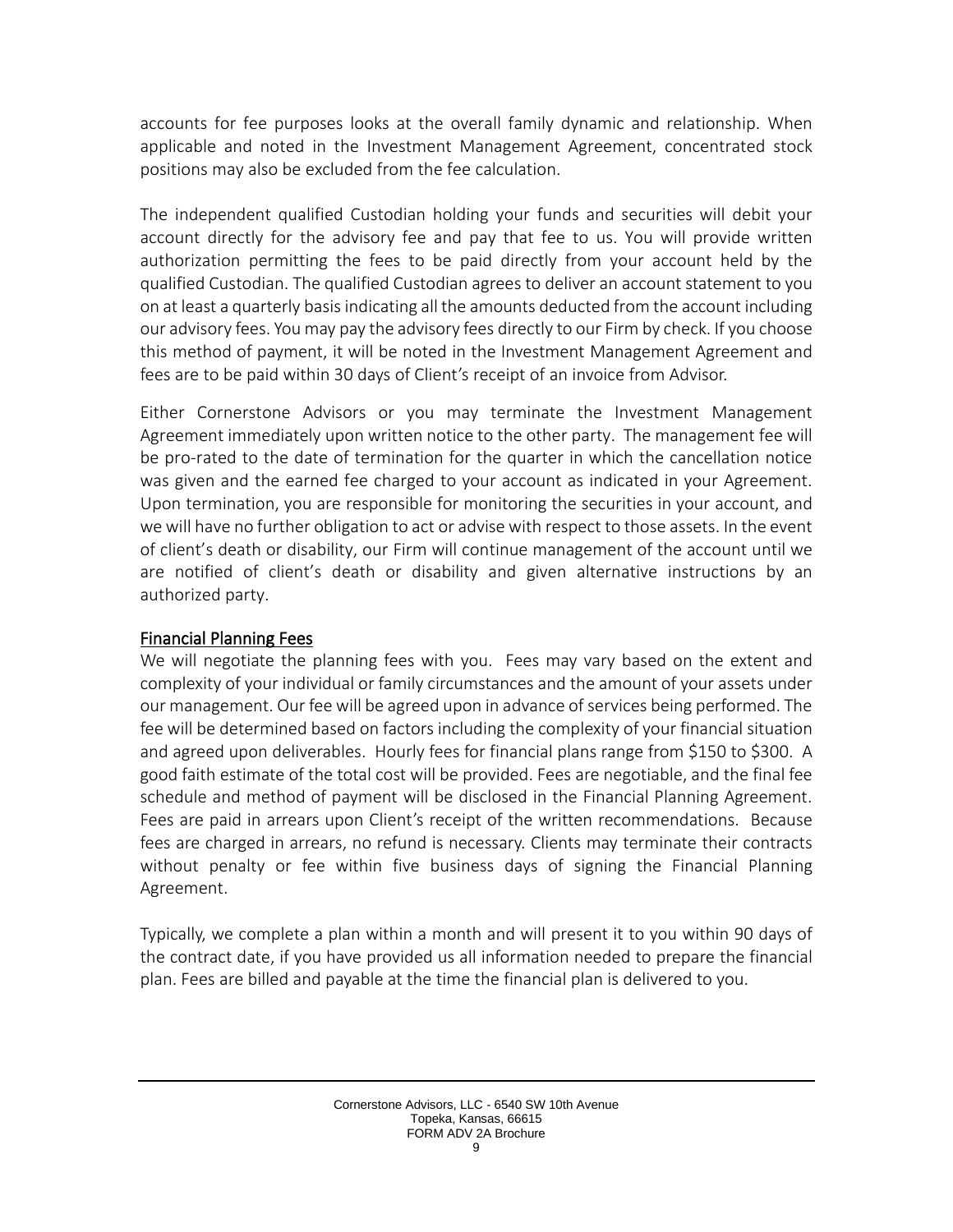# Third Party Money Manager ("TPMM") Fees

Fees and billing methods are outlined in each respective TPMM's Brochure and Advisory Contract. The Client pays an on-going fee directly to the TPMM based upon a percentage of your assets under management with respect to each TPMM. You will receive disclosure of all fees by the TPMM, which include the terms of the compensation arrangement and a description of the compensation paid, at the time of signing an advisory agreement with the TPMM.

The minimum account size will vary from TPMM to TPMM. All such minimums will be disclosed in the respective TPMM's Brochure. We may have the ability to negotiate such minimums for you.

You may terminate your relationship in accordance with the respective TPMMs' disclosure documents. We may recommend you terminate the relationship with a TPMM. Factors involved in the termination of a TPMM may include a failure to adhere to their stated management style or your objectives, a material change in the professional staff of the TPMM, unexplained poor performance, unexplained inconsistency of account performance, or our decision to no longer include the TPMM on our list of approved TPMMs.

Account custodial services may be provided by several account Custodians depending on the investment management program offered. Programs may have higher or lower fees than other programs available through Cornerstone Advisors or available elsewhere. Investment management programs may differ in the services provided and method or type of management offered, and each may have different account minimums. Client reports will depend upon the management program selected. Please see complete details in the program Brochure and Custodial account agreement for each program recommended and offered.

# Consulting Fees

We provide consulting services for clients who need advice on a limited scope of work. We will negotiate consulting fees with you. Hourly fees range from \$150 to \$300 for Consulting Services and may vary based on the extent and complexity of the consulting project. Fees will be billed as services are rendered. Either party may terminate the agreement. Upon termination, fees will be prorated to the date of termination and any unearned portion of the fee will be refunded to you as described in the Agreement and our hourly rate described above.

# Additional Fees and Expenses:

In addition to the advisory fees paid to our Firm, clients also incur certain charges imposed by other third parties, such as broker-dealers, custodians, trust companies, banks and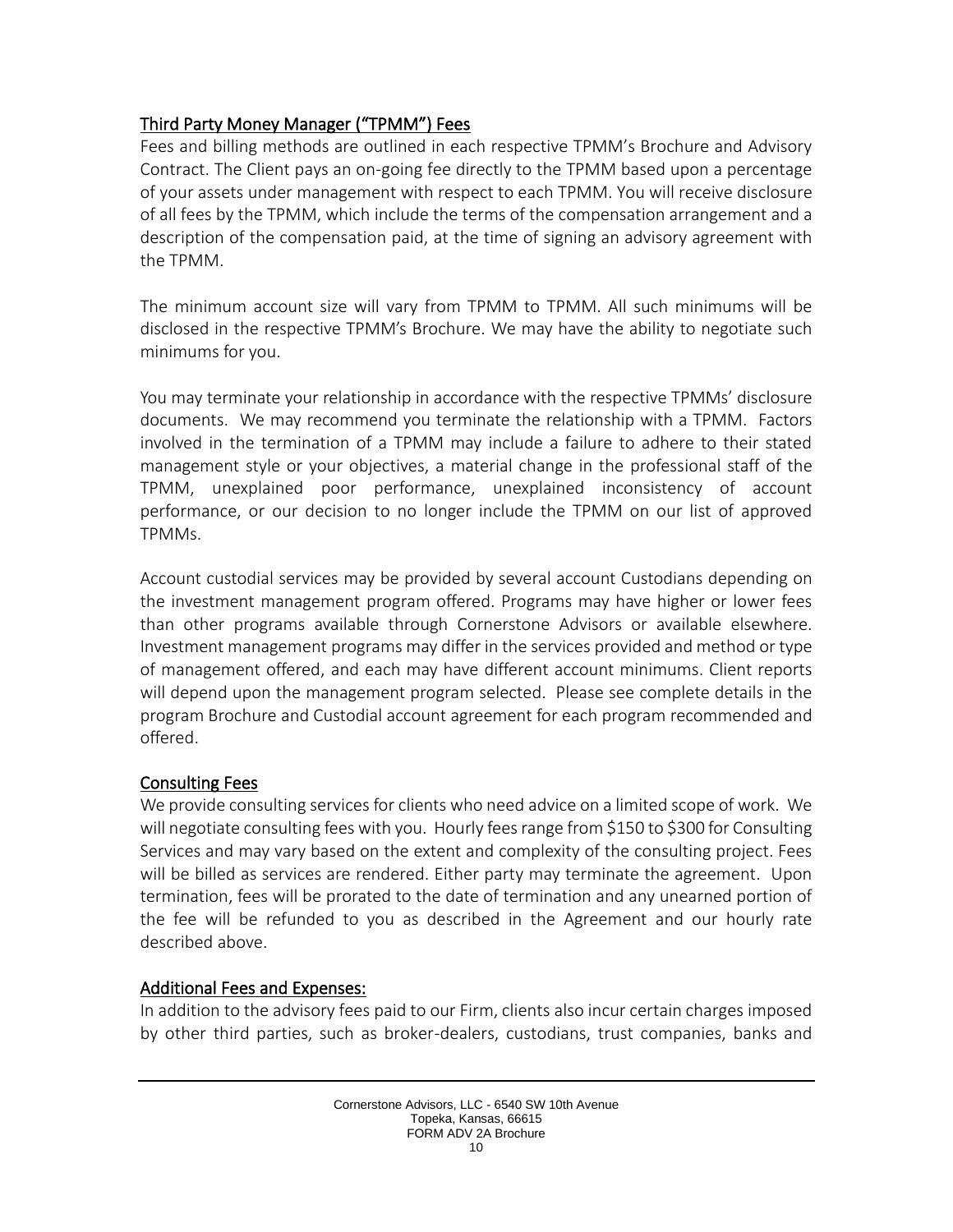other financial institutions (collectively "Financial Institutions"). These additional charges include securities fees, transaction fees, custodial fees, fees charged by the Independent Third-Party Money Managers, internal charges imposed directly by a mutual fund or ETF in a client's account as disclosed in the fund's prospectus (e.g., fund management fees and other fund expenses), deferred sales charges, odd-lot differentials, transfer taxes, wire transfer and electronic fund fees, and other fees and taxes on brokerage accounts and securities transactions. Our brokerage practices are described at length in Item 12 below. Our Firm *does not* share in any of these additional fees and expenses outlined above.

# Administrative Services Provided by Morningstar Office

We have contracted with Morningstar to utilize its technology platforms to support data reconciliation, performance reporting, fee calculation and billing, client database maintenance, quarterly performance evaluations, payable reports, and other functions related to the administrative tasks of managing client accounts. Due to this arrangement, Morningstar will have access to client information, but Morningstar will not serve as an investment advisor to our clients. Cornerstone Advisors and Morningstar are non-affiliated companies. Morningstar charges our Firm an annual fee for each account administered by Morningstar. Please note that our management fee charged to the client will not increase due to the fee Cornerstone Advisors paysto Morningstar. The Morningstar fee is paid from the portion of the management fee retained by our Firm.

There may be a possibility for price or account value discrepancies due to quarter-end transactions in an account. Dividends or trade date settlements may occur and our third party billing software may report a slight difference in account valuation at quarter end compared to what is reported on your Statement from the Custodian. Our firm has the ability to produce billing summaries, which can be provided upon request.

### **ITEM 6 - PERFORMANCE BASED FEES AND SIDE-BY-SIDE MANAGEMENT**

<span id="page-10-0"></span>We do not charge advisory fees on a share of the capital appreciation of the funds or securities in a client account (so-called performance-based fees) nor engage in side by side management.

# **ITEM 7 - TYPES OF CLIENTS**

<span id="page-10-1"></span>We provide investment advice to individuals, high net worth individuals, businesses, charitable organizations, trusts and estates. We do not have a minimum initial account value.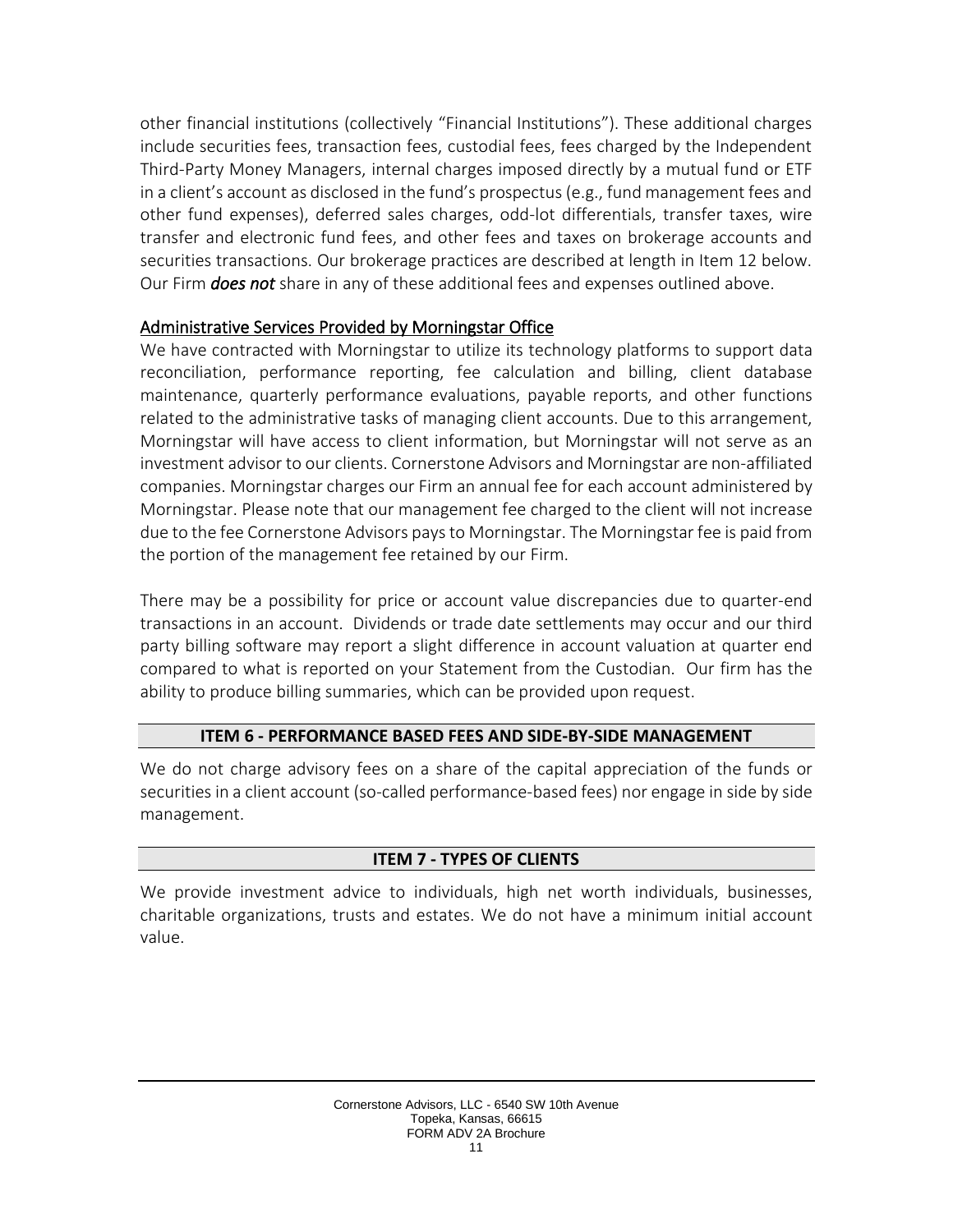### <span id="page-11-0"></span>**ITEM 8 - METHODS OF ANALYSIS, INVESTMENT STRATEGIES AND RISK OF LOSS**

# Methods of Analysis

Cornerstone Advisors method of security and market analysis may include fundamental analysis as well as a review of general market and financial conditions. Our research sources include commercial research services, financial newspapers and periodicals, and research provided by mutual fund companies.

Based on each client's current financial situation, investment objectives, risk tolerance and time horizon, Cornerstone Advisors will develop an appropriate asset allocation.

Portfolios are diversified among different asset classes. We design long-term portfolios that incorporate the principles of Modern Portfolio Theory. Our investment approach is rooted in the belief that markets are relatively efficient and that investor returns are determined principally by asset allocation decisions. We build our model portfolios utilizing primarily no-load mutual funds and exchange traded funds. A client's tolerance for risk and their long term goals will determine the allocation of their investments among stocks, bonds, alternatives, and cash. By offering to meet with our clients on a regular basis, we stay informed about changes in lifestyles or other events that may cause their goals to change over time.

We take a long-term approach and generally avoid frequent trading. We will generally hold investments for at least one year, though circumstances (e.g. tax considerations, cash needs, market volatility, etc.) may sometimes dictate that an investment be sold within one year. We do not typically buy investments on margin but establish non-qualified accounts with margin to allow greater flexibility in obtaining cash and allowing time to determine which position within the account to liquidate for cash needs.

Alternative investments are thought of as investments other than stocks and bonds. The alternative investment strategies we offer tend to move independently of stock and bond markets. The main goal of alternatives is to provide access to other return sources, with the potential benefits of reducing the risk of an investor's portfolio, improving returns, or both. Our Firm may recommend alternative investments such as public non-traded real estate programs, public non-traded business development companies, private credit programs, and private real estate programs which have their own management fees and operating expenses. Therefore, these investments subject clients to Cornerstone Advisors' direct management fee and the indirect fees of the investment.

Our methods of analysis and investment strategies do not present any significant or unusual risks. However, investing in securities involves risk of loss that clients should be prepared to bear.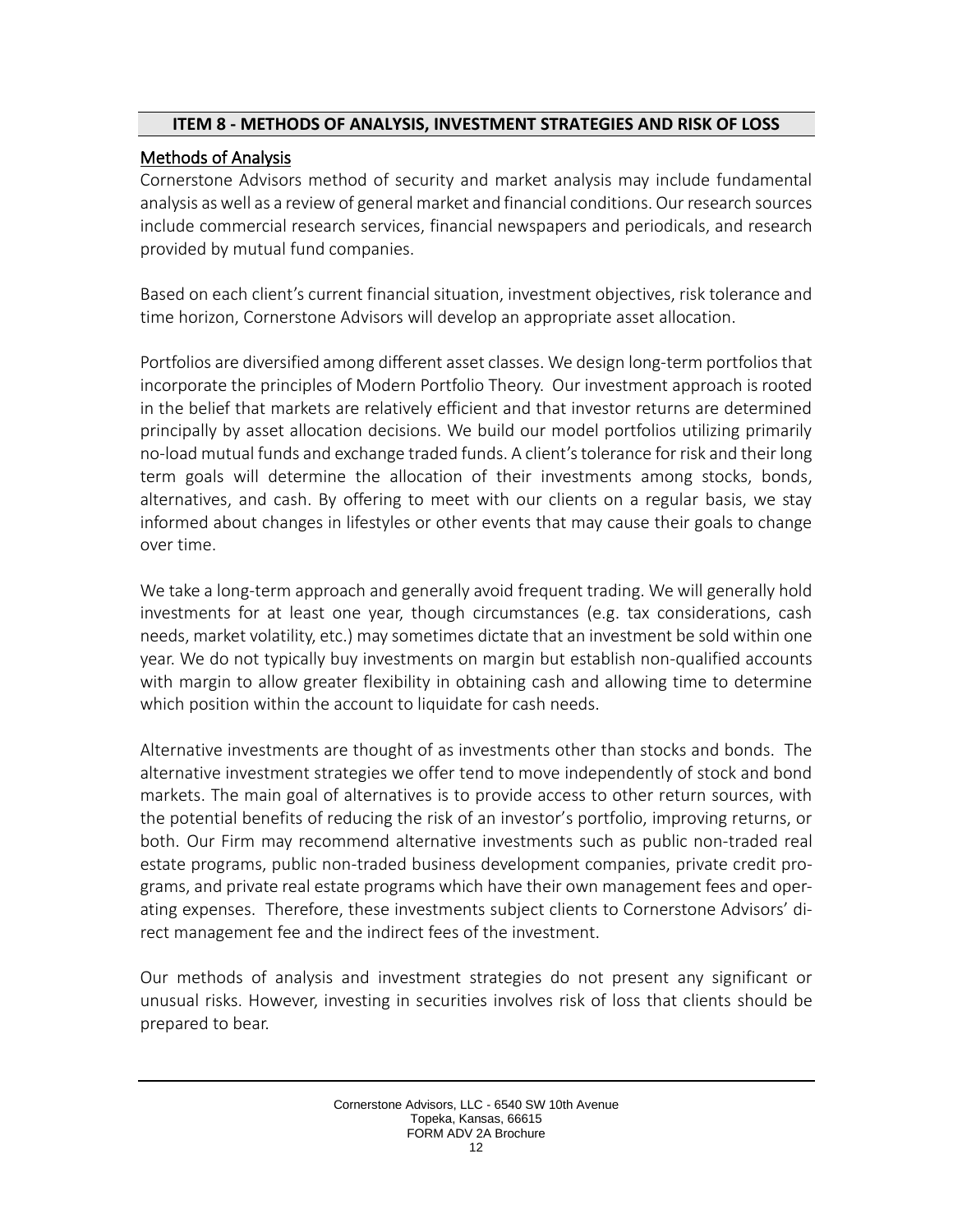### Investment Strategies

Cornerstone Advisors uses long-term trading for most accounts but occasionally uses shortterm trading strategies primarily for tax planning purposes.

Investing in securities involves a risk of loss that you, as a client, should be prepared to bear.

When purchasing mutual funds, our policy is to select institutional share classes whenever possible. The institutional share class generally has the lowest expense ratio relative to other classes. Mutual fund expense ratios are in addition to our fee, and we do not receive any portion of these charges. If an institutional share class is not available or is not the optimal solution given trading frequency and amount purchased, the advisor will purchase the least expensive share class available. As share classes with lower expense ratios become available, we may convert the existing mutual fund position to the lower cost share class.

# Risk of Loss

Clients must understand that past performance is not indicative of future results. Therefore, current and prospective clients should never assume that future performance of any specific investment or investment strategy will be profitable. Investing in securities involves risk of loss. Further, depending on the different types of investments there will be varying degrees of risk. Clients and prospective clients should be prepared to bear investment loss including loss of original principal.

Because of the inherent risk of loss associated with investing, our Firm is unable to represent, guarantee, or even imply that our services and methods of analysis can or will predict future results, successfully identify market tops or bottoms, or insulate you from losses due to market corrections or declines.

Investors should be aware that accounts are subject to the following risks:

Market Risk — Even a long-term investment approach cannot guarantee a profit. Economic, political and issuer-specific events will cause the value of securities to rise or fall. Because the value of investment portfolios will fluctuate, there is the risk that you will lose money and your investment may be worth more or less upon liquidation.

Foreign Securities and Currency Risk — Investments in international and emergingmarket securities include exposure to risks such as currency fluctuations, foreign taxes and regulations, and the potential for illiquid markets and political instability.

Capitalization Risk — Small-cap and mid-cap companies may be hindered as a result of limited resources or less diverse products or services, and their stocks have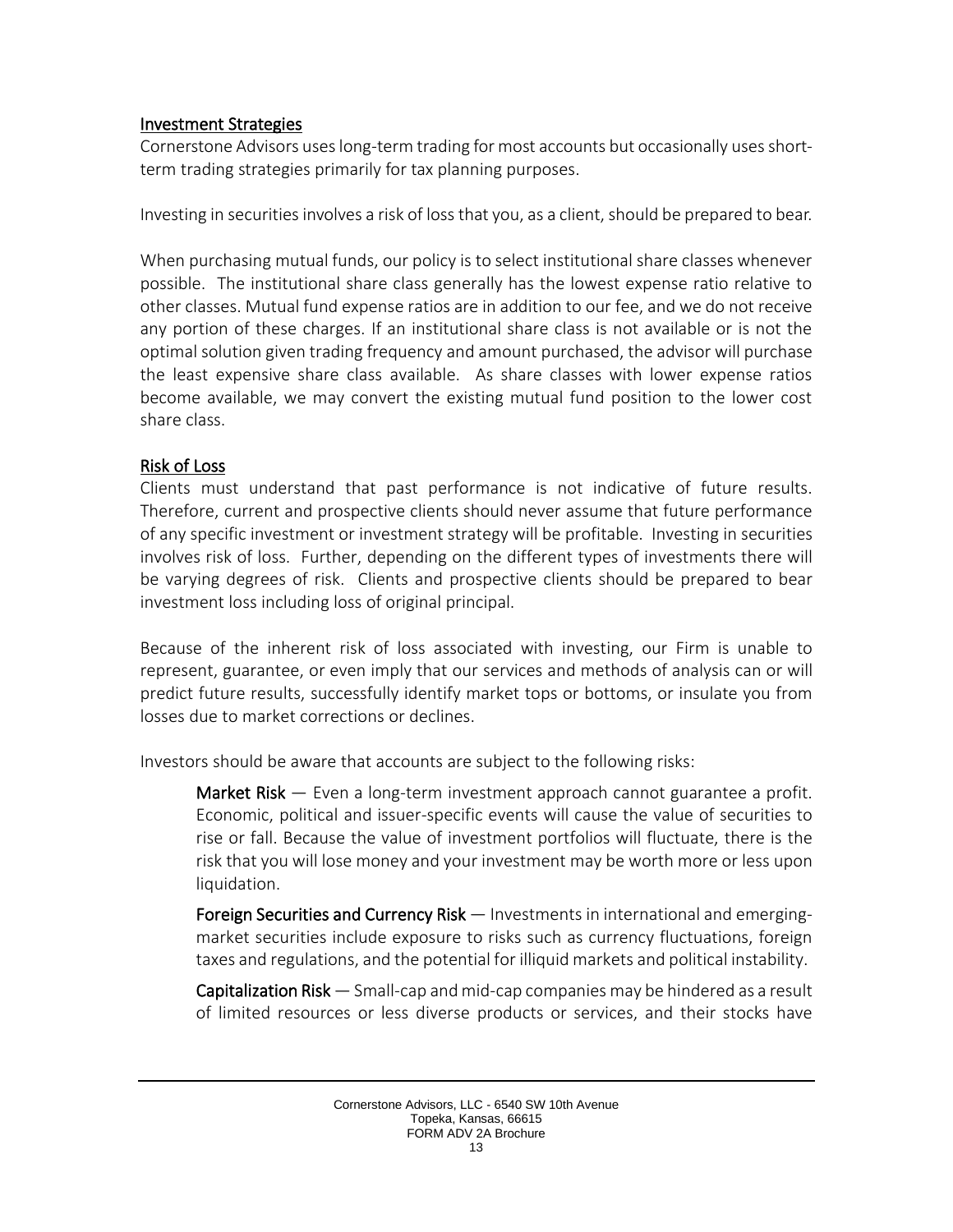historically been more volatile than the stocks of larger, more established companies.

Interest Rate Risk — In a rising rate environment, the value of fixed-income securities generally declines and the value of equity securities may be adversely affected.

**Credit Risk**  $-$  Credit risk is the risk that the issuer of a security may be unable to make interest payments and/or repay principal when due. A downgrade to an issuer's credit rating or a perceived change in an issuer's financial strength may affect a security's value and, thus, impact the fund's performance.

**Securities Lending Risk**  $-$  Securities lending involves the risk that the fund loses money because the borrower fails to return the securities in a timely manner or at all. The fund could also lose money if the value of the collateral provided for loaned securities, or the value of the investments made with the cash collateral, falls. These events could also trigger adverse tax consequences for the fund.

Exchange-Traded Funds — ETFs face market-trading risks, including the potential lack of an active market for shares, losses from trading in the secondary markets and disruption in the creation/redemption process of the ETF. Any of these factors may lead to the fund's shares trading at either a premium or a discount to its "net asset value."

Performance of Underlying Managers — We select the mutual funds and ETFs in our portfolios. However, we depend on the manager of such funds to select individual investments in accordance with their stated investment strategy.

Liquidity Risk — Liquidity risk exists when particular investments would be difficult to purchase or sell, possibly preventing clients from selling such securities at an advantageous time or price.

Alternative Investments - Investments classified as "alternative investments" may include a broad range of underlying assets including, but not limited to, hedge funds, private equity, venture capital, and registered, publicly traded securities. Alternative investments may be speculative, not suitable for all clients and intended for only experienced and sophisticated investors who are willing to bear the high risk of the investment, which can include: loss of all or a substantial portion of the investment due to leveraging, short-selling, or other speculative investment practices; lack of liquidity in that there may be no secondary market for the fund and none expected to develop; volatility of returns; potential for restrictions on transferring interest in the fund; potential lack of diversification and resulting higher risk due to concentration of trading authority with a single advisor; absence of information regarding valuations and pricing; potential for delays in tax reporting; less regulation and typically higher fees than other investment options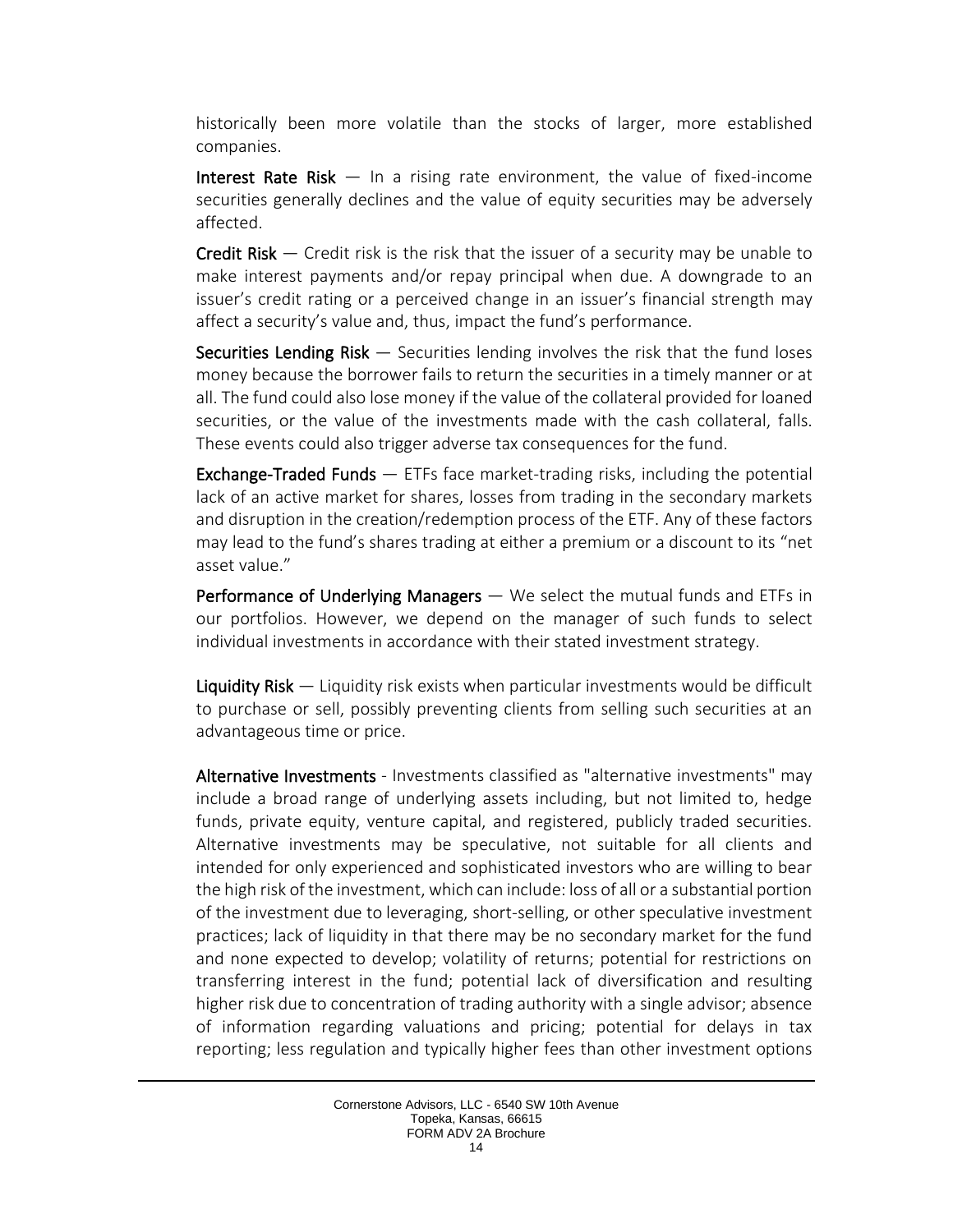such as mutual funds. Investing in a fund that concentrates its investments in a few holdings may involve heightened risk and result in greater price volatility.

Cybersecurity Risk - These risks include both intentional and unintentional events at our Firm or one of its third-party counterparties or service providers, that may result in a loss or corruption of data, result in the unauthorized release or other misuse of confidential information. Our Firm has established business continuity plans and risk management systems designed to reduce the risks associated with cybersecurity breaches. However, there are inherent limitations in these plans and systems, including that certain risks may not have been identified, in large part because unknown threats may emerge in the future.

### **ITEM 9 - DISCIPLINARY INFORMATION**

<span id="page-14-0"></span>We do not have any legal, financial or other "disciplinary" item to report.

### **ITEM 10 - OTHER FINANCIAL INDUSTRY ACTIVITIES AND AFFILIATIONS**

### <span id="page-14-1"></span>Insurance

Cornerstone Insurance, LLC, a separate entity from Cornerstone Advisors, is a licensed insurance agency with the State of Kansas and licensed in various other states. Investment Advisor Representatives ("IAR") of Cornerstone Advisors may act as agents of Cornerstone Insurance appointed with various life, disability or other insurance companies, receive commissions, trails, or other compensation from the respective product sponsors and/or as a result of effecting insurance transactions for clients. However, clients should note that they are under no obligation to purchase any insurance products through Cornerstone Insurance or Cornerstone Advisors' IAR.

# Schwart & Letch Syndication Services, LTD

In 1990, Schwart & Letch Syndication Services, LTD, hereinafter referred to as Don Schwart, assumed responsibility as General Partner for 45 Limited Partnerships with over 1,100 investors owning 105 Affordable Housing Properties with over 2,894 rentable units. Over the years, after sales, 11 remain. These 11 Partnerships are comprised of 14 Affordable Housing Projects with 442 rentable units. Don originally assumed responsibility for these Partnerships to protect approximately 30 of his own clients' investment interests from the fraudulent activities of the original General Partner. Due to sales, none of Don's own clients remain. Currently, Don provides the K-1's for these Partnerships to approximately 181 investors each year. These Partnerships are being liquidated as circumstances allow, and Don negotiates the sale of the properties on an ongoing basis as the opportunity arises. As Managing Partner, he receives income from Schwart & Letch Syndication Services for fees, both accrued and current, as cash is available from property sales.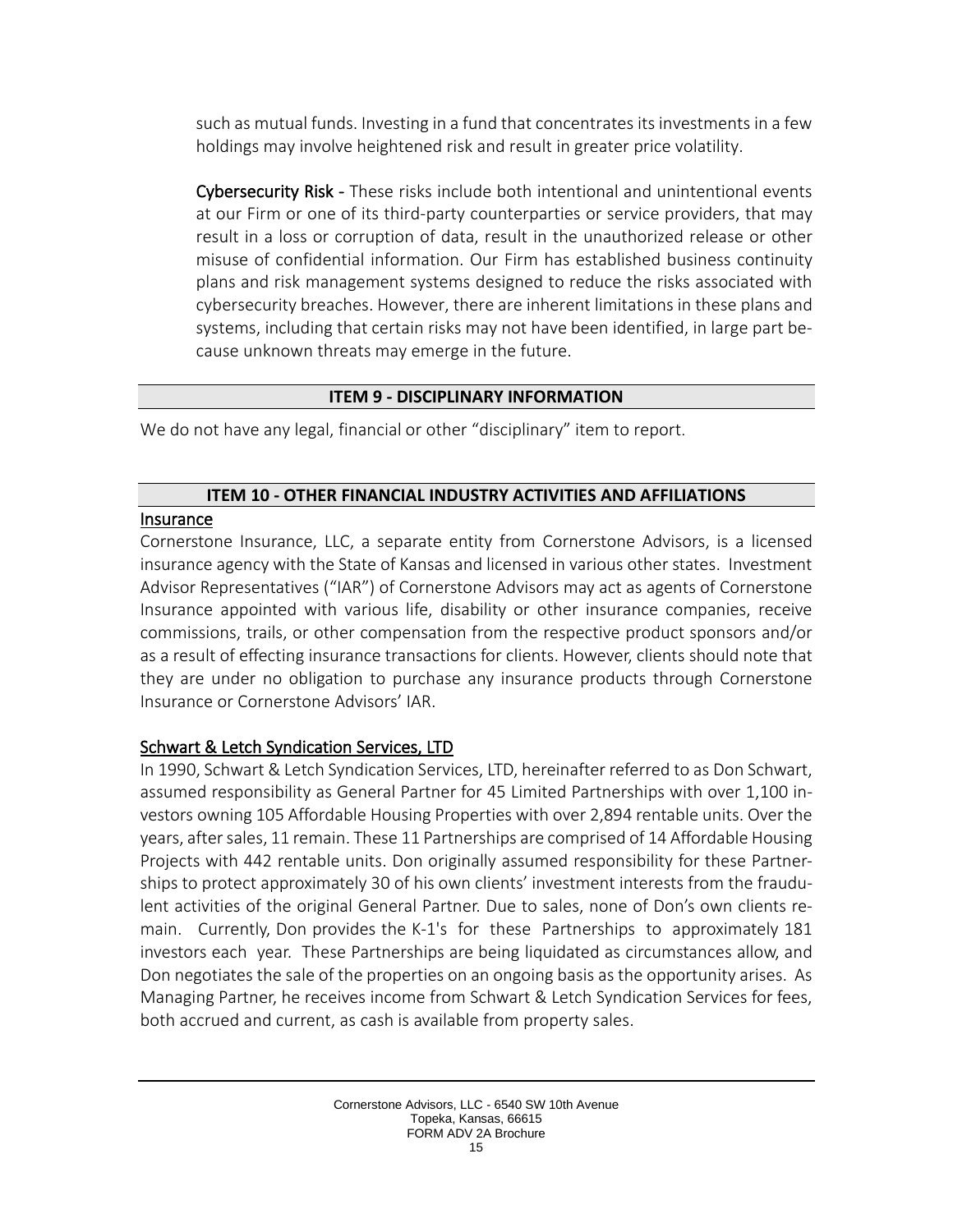IARs of our Firm do not have an application pending to register, as a futures commission merchant, commodity pool operator, a commodity trading Advisor, or an associated person of the foregoing entities.

Our firm nor any of its management persons are registered or have an application pending to register as a broker-dealer or a registered representative of a broker-dealer.

# <span id="page-15-0"></span>**ITEM 11 - CODE OF ETHICS PARTICIPATION OR INTEREST IN CLIENT TRANSACTIONS AND PERSONAL TRADING**

We have developed and implemented a Code of Ethics that sets forth standards of conduct expected of our advisory personnel to mitigate conflict of interest. The Code of Ethics addresses, among other things, personal trading, gifts, the prohibition against the use of inside information. The Code of Ethics is designed to protect our clients to detect and deter misconduct, educate personnel regarding the firm's expectations and laws governing their conduct, remind personnel that they are in a position of trust and must act with complete propriety at all times, protect the reputation of Cornerstone Advisors, guard against violation of the securities laws, and establish procedures for personnel to follow so that we may determine whether their personnel are complying with the firm's ethical principles.

Our Firm and persons associated with us are allowed to invest for their own accounts or to have a financial investment in the same securities or other investments that we recommend or acquire for your account and may engage in transactions that are the same as transactions made in your account. We recognize the fiduciary responsibility to act in your best interest and have established polices to mitigate conflicts of interest.

We have established the following restrictions in order to ensure our firm's fiduciary responsibilities:

- 1. A director, officer or employee of Cornerstone Advisors shall not buy or sell any securities for their personal portfolio(s) where their decision is substantially derived, in whole or in part, by reason of his or her employment unless the information is also available to the investing public on reasonable inquiry. No supervised employee of Cornerstone Advisors shall prefer his or her own interest to that of the advisory client. Trades for supervised employees are traded alongside client accounts.
- 2. We maintain a list of all securities holdings of anyone associated with this advisory practice with access to advisory recommendations. These holdings are reviewed on a regular basis by an appropriate officer/individual of Cornerstone Advisors.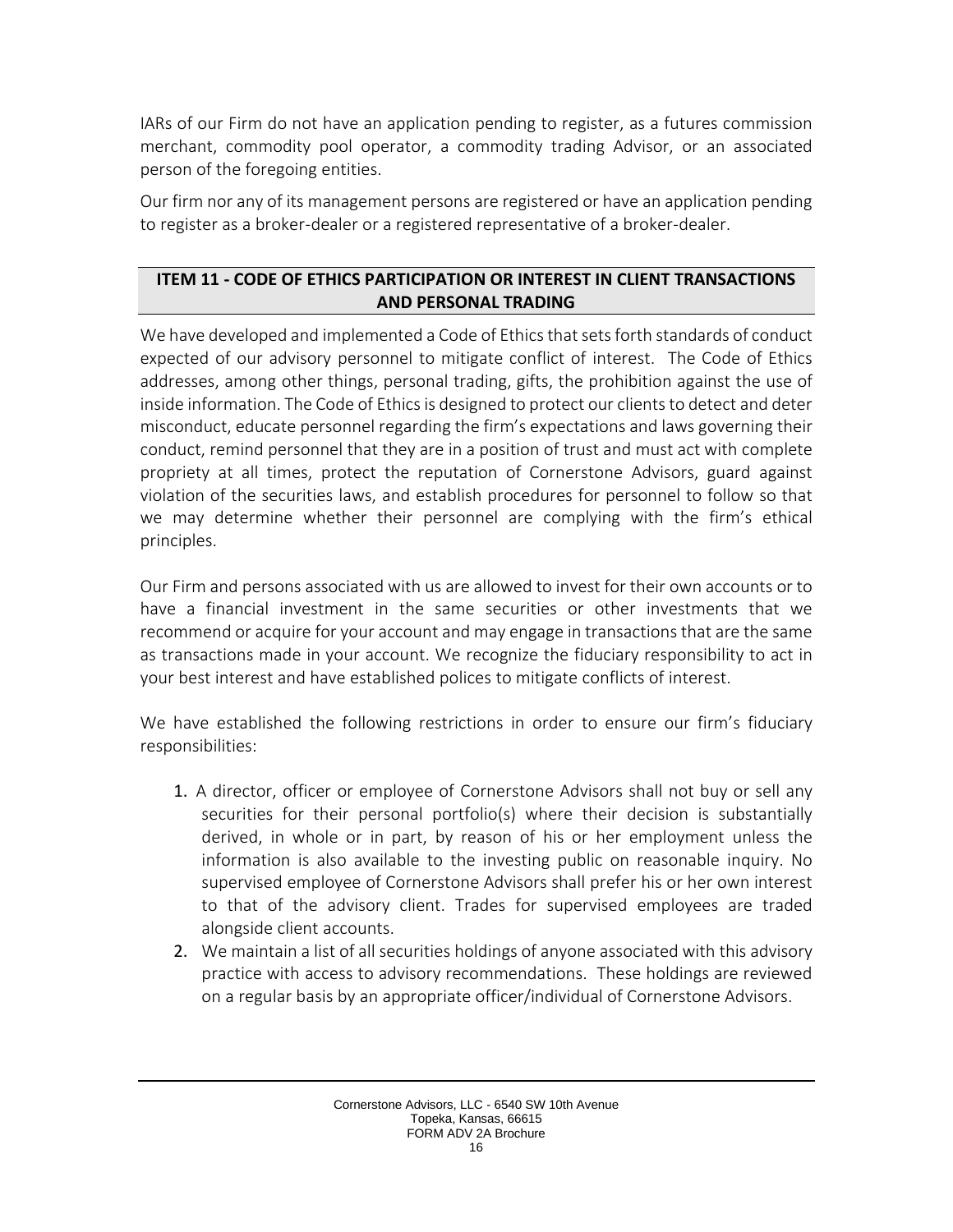- 3. We emphasize the unrestricted right of the client to decline to implement any advice rendered, except in situationswherewe are granted discretionary authority of the client's account.
- 4. We require that all supervised employees must act in accordance with all applicable Federal and State regulations governing registered investment advisory practices.
- 5. Any supervised employee not in observance of the above may be subject to termination.

You may request a complete copy of our Code of Ethics by contacting us at the telephone number on the cover page of this Part 2; Attn: Chief Compliance Officer.

### **ITEM 12 - BROKERAGE PRACTICES**

<span id="page-16-0"></span>We participate in the TD Ameritrade Institutional program. TD Ameritrade Institutional is a division of TD Ameritrade, Inc. ("TD Ameritrade") member FINRA/SIPC. TD Ameritrade is an independent and unaffiliated SEC-registered broker-dealer. TD Ameritrade offers services to independent investment advisors that include custody of securities, trade execution, clearance and settlement of transactions.

There is no direct link between our participation in the program and the investment advice we give to our clients, although we receive economic benefits through our participation in the program that are typically not available to TD Ameritrade retail investors. These benefits include the following products and services (provided without cost or at a discount): receipt of duplicate Client statements and confirmations; research related products and tools; consulting services; access to a trading desk serving advisor participants; access to block trading (which provides the ability to aggregate securities transactions for execution and then allocate the appropriate shares to Client accounts); the ability to have advisory fees deducted directly from Client accounts; access to an electronic communications network for Client order entry and account information; access to mutual funds with no transaction fees and to certain institutional money managers; and discounts on compliance, marketing, research, technology, and practice management products or services provided to us by third party vendors. TD Ameritrade may also have paid for business consulting and professional services received by some of our related persons. Some of the products and services made available by TD Ameritrade through the program may benefit us but may not benefit your account. These products or services may assist us in managing and administering your account, including accounts not maintained at TD Ameritrade. Other services made available by TD Ameritrade are intended to help us manage and further develop our business enterprise. The benefits received by Cornerstone Advisors or our personnel through participation in the program do not depend on the amount of brokerage transactions directed to TD Ameritrade. As part of our fiduciary duties to clients, we endeavor at all times to put the interests of our clients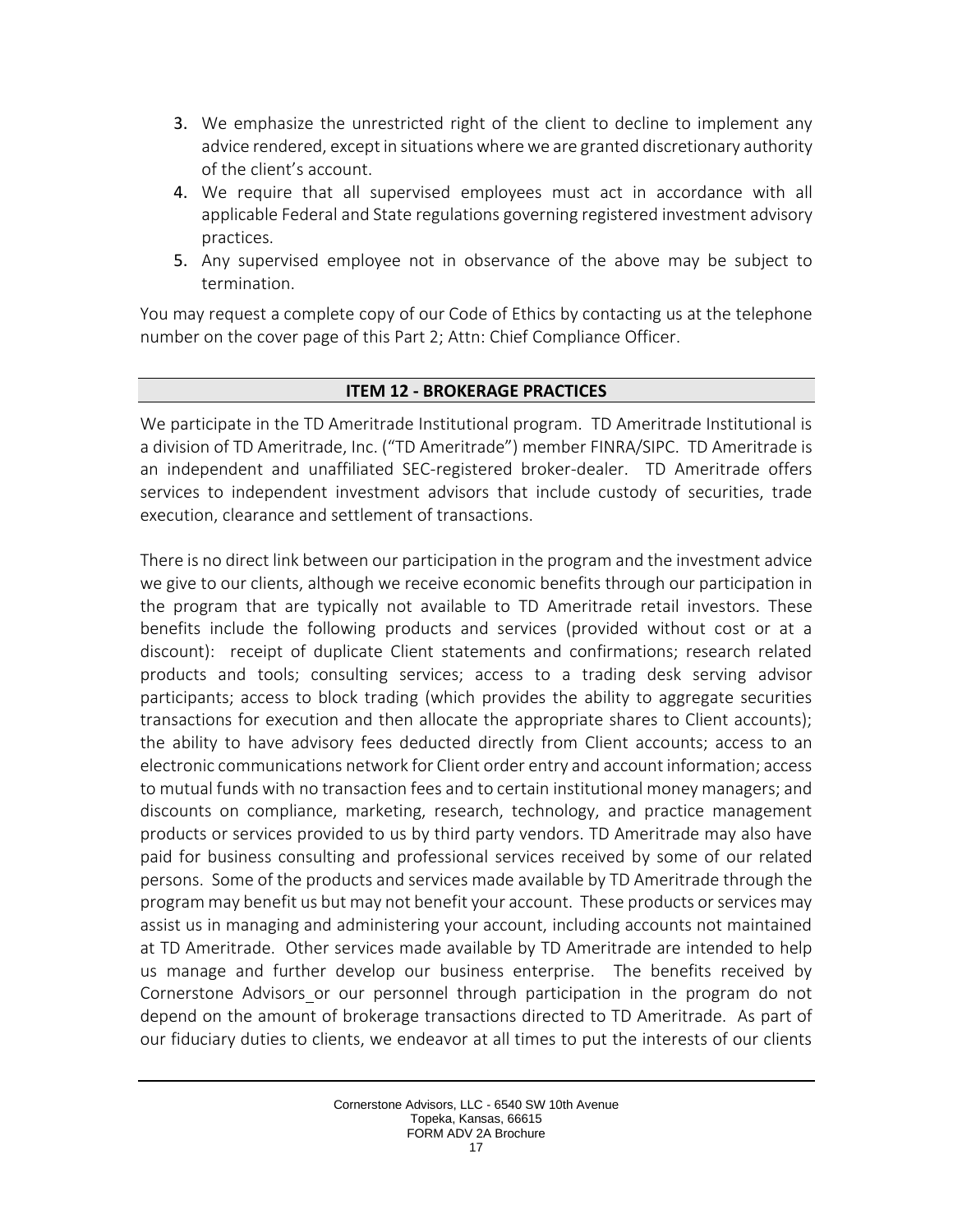first. You should be aware, however, that the receipt of economic benefits by Cornerstone Advisors or our related persons in and of itself creates a potential conflict of interest and may indirectly influence our choice of TD Ameritrade for custody and brokerage services.

In the event you request us to recommend a broker/dealer Custodian for execution and/or custodial services, we generally recommend your account to be established and maintained at TD Ameritrade to hold assets and effect trades for your accounts. We may recommend that you establish accounts with Millennium Trust Company, Strata Trust Company, or another custodian to maintain custody and to effect trades of certain alternative assets due to lower costs associated with such custody or as your needs require. You are under no obligation to act upon any recommendations, and if you elect to act upon any recommendations, you are under no obligation to place the transactions through any broker/dealer we recommend. Our recommendation is generally based on the broker's cost and fees, skills, reputation, dependability and compatibility with the client. You may be able to obtain lower commissions and fees from other brokers and the value of products, research and services given to us is not a factor in determining the selection of broker/dealer or the reasonableness of their commissions.

### Brokerage for Client Referrals

Our Firm does not receive client referrals from any Custodian or third party in exchange for using that broker-dealer or third party.

# Trade Errors

We have implemented procedures designed to prevent trade errors; however, trade errors in client accounts cannot always be avoided. Consistent with our fiduciary duty, it is our policy to correct trade errors in a manner that is in the best interest of the client. In cases where the client causes the trade error, the client will be responsible for any loss resulting from the correction. Depending on the specific circumstances of the trade error, the client may not be able to receive any gains generated as a result of the error correction. In all situations where the client does not cause the trade error, the client will be made whole and the Firm will absorb any loss resulting from the trade error if the error was caused by the Firm. If the error is caused by the Custodian, the Custodian will be responsible for covering all trade error costs. If an investment gain results from the correcting trade, the gain will be donated to charity. We will never benefit or profit from trade errors.

### Directed Brokerage

We do not routinely recommend, request or require that you direct us to execute transaction through a specified broker dealer. Additionally, we typically do not permit you to direct brokerage. We place trades for your account subject to our duty to seek best execution and other fiduciary duties.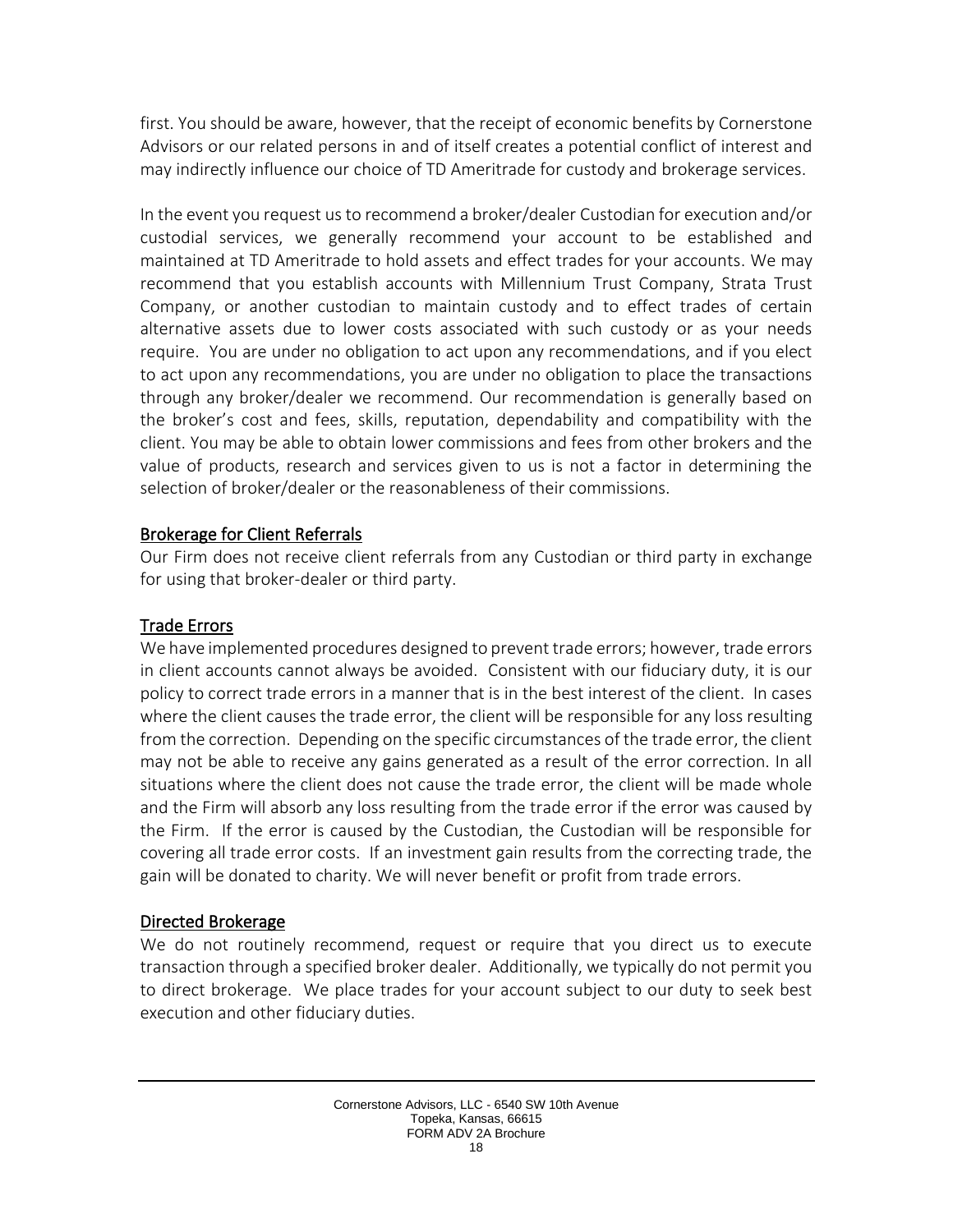### ITEM 13 - REVIEW OF ACCOUNTS

### <span id="page-18-0"></span>Account Reviews and Reviewers – Investment Supervisory Services

Our Investment Advisor Representatives will monitor client accounts on a regular basis and perform annual reviews with each client. Client accounts are also reviewed periodically by the Chief Compliance Officer. All accounts are reviewed for consistency with client investment strategy, asset allocation, risk tolerance and performance relative to the appropriate benchmark. More frequent reviews may be triggered by changes in an account holder's personal, tax or financial status. Geopolitical and macroeconomic specific events may also trigger reviews.

### Statements and Reports

The Custodian for the individual client's account will provide clients with an account statement at least quarterly. Reports may also be provided at every client meeting. Communication to clients will be done on an as needed basis with a minimum of one contact per calendar year. You are urged to compare the reports provided by Cornerstone Advisors against the account statements you receive directly from your account Custodian.

Those clients who are exclusively Consulting or Financial Planning clients (i.e. those who have no assets under management with us in our advisory program) will receive no regular reports from the Firm.

### ITEM 14 – CLIENT REFERRALS AND OTHER COMPENSATION

<span id="page-18-1"></span>We do not pay referral fees or receive compensation for client referrals.

# ITEM 15 – CUSTODY

<span id="page-18-2"></span>Custody has been defined by regulators as having access or control over client funds and/or securities. Our firm does not have *physical custody*, as it applies to investment advisors.

### Deduction of Advisory Fees

For all accounts, our firm has the authority to have fees deducted directly from client accounts. Our firm has established procedures to ensure all client funds and securities are held at a qualified Custodian in a separate account for each client under that client's name. Clients or an independent representative of the client will direct, in writing, the establishment of all accounts and therefore are aware of the qualified Custodian's name, address and the manner in which the funds or securities are maintained. Finally, account statements are delivered directly from the qualified Custodian to each client, or the client's independent representative, at least quarterly. You should carefully review those statements and are urged to compare the statements against reports received from our Firm. When you have questions about your account statements, you should contact our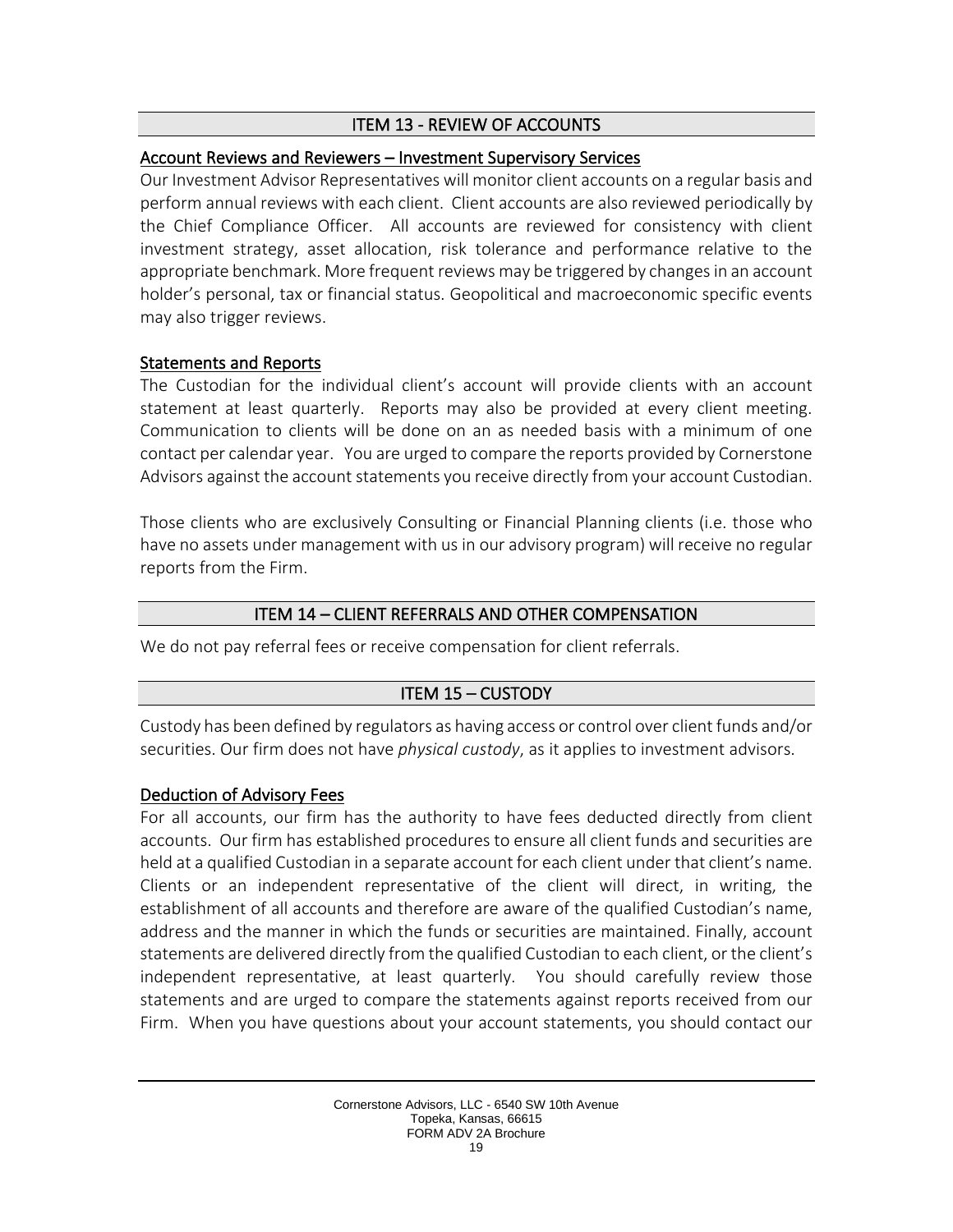Firm or the qualified Custodian preparing the statement. Please refer to Item 5 for more information about the deduction of Advisor fees.

# Standing Letters of Authorization ("SLOA")

Our firm is deemed to have custody of clients' funds or securities when clients have standing authorizations with their Custodian to move money from a client's account to a third-party ("SLOA") and, under that SLOA, it authorizes us to designate the amount or timing of transfers with the Custodian. The SEC has set forth a set of standards intended to protect client assets in such situations, which we follow. We do not have a beneficial interest on any of the accounts we are deemed to have Custody where SLOAs are on file. In addition, account statements reflecting all activity on the account(s), are delivered directly from the qualified Custodian to each client or the client's independent representative, at least quarterly. You should carefully review those statements and are urged to compare the statements against reports received from us. When you have questions about your account statements, you should contact us, your Advisor or the qualified Custodian preparing the statement.

# **ITEM 16 – INVESTMENT DISCRETION**

<span id="page-19-0"></span>For discretionary accounts, prior to engaging Cornerstone Advisors to provide investment advisory services, you will enter a written Agreement with us granting the Firm the authority to supervise and direct, on an on-going basis, investments in accordance with the client's investment objective and guidelines. We are authorized, in our discretion and without prior consultation with you to: (1) buy, sell, exchange and trade any stocks, bonds or other securities or assets and (2) determine the amount of securities to be bought or sold and (3) place orders with the Custodian. Any limitations to such discretionary authority will be communicated to our Firm in writing by you, the client.

The limitations on investment and brokerage discretion held by Cornerstone Advisors for you are:

- 1. For discretionary accounts, we require that we be provided with authority to determine which securities and the amounts of securities to be bought or sold.
- 2. Any limitations on this discretionary authority shall be in writing as indicated on the Investment Management Agreement. You may change/amend these limitations as required.

In some instances, we may not have discretion on an account. We will discuss all transactions with you prior to execution or you will be required to make the trades if in an employer sponsored account.